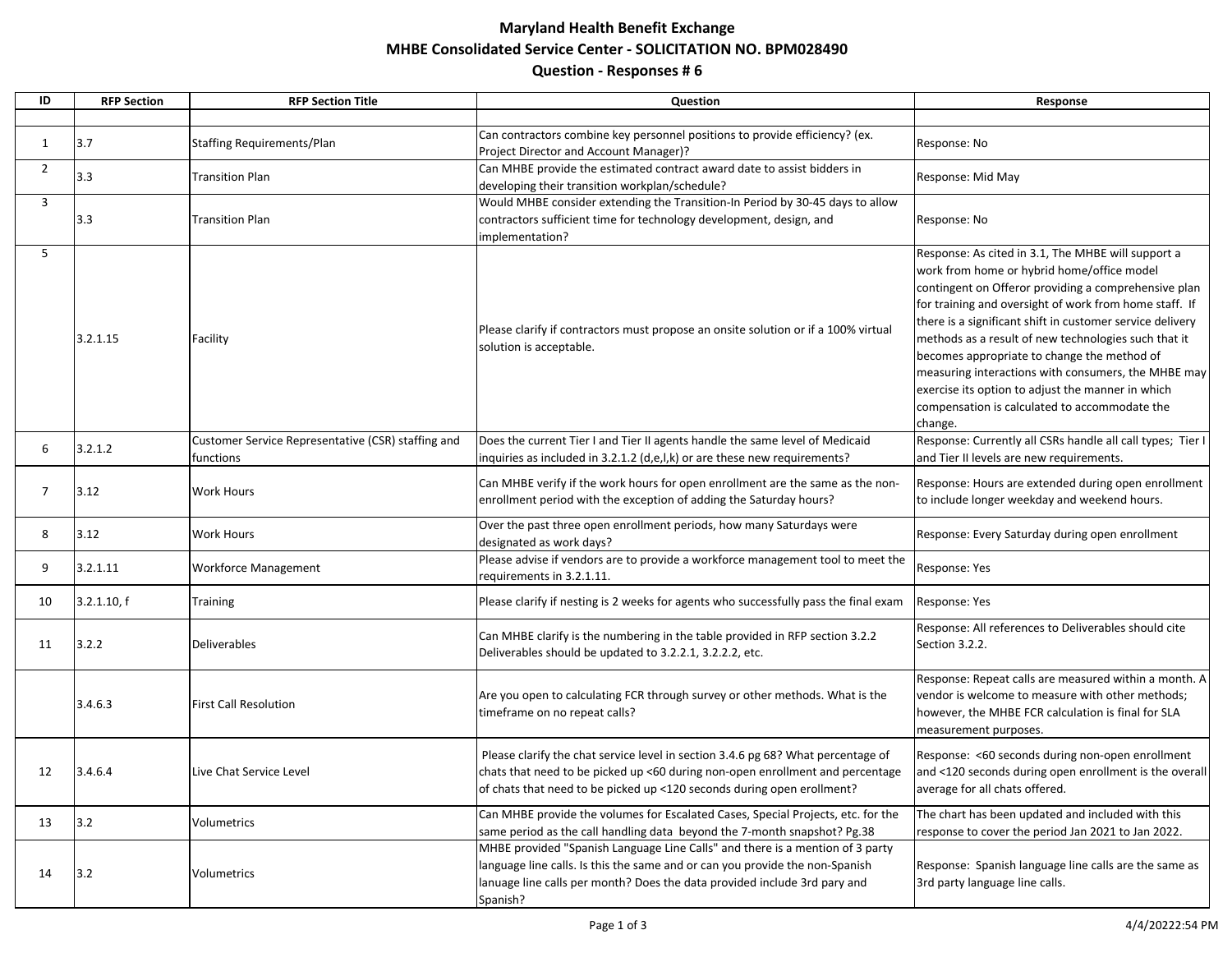## **Maryland Health Benefit Exchange MHBE Consolidated Service Center - SOLICITATION NO. BPM028490 Question - Responses # 6**

| ID | <b>RFP Section</b>                                     | <b>RFP Section Title</b>                                                             | Question                                                                                                                                                                                                                                                                                                                                                                                 | Response                                                                                                                                                                                                                                                                                                                                                                                                                                                                                                 |
|----|--------------------------------------------------------|--------------------------------------------------------------------------------------|------------------------------------------------------------------------------------------------------------------------------------------------------------------------------------------------------------------------------------------------------------------------------------------------------------------------------------------------------------------------------------------|----------------------------------------------------------------------------------------------------------------------------------------------------------------------------------------------------------------------------------------------------------------------------------------------------------------------------------------------------------------------------------------------------------------------------------------------------------------------------------------------------------|
|    |                                                        |                                                                                      |                                                                                                                                                                                                                                                                                                                                                                                          |                                                                                                                                                                                                                                                                                                                                                                                                                                                                                                          |
| 15 | 3.2                                                    | Volumetrics                                                                          | The overall calls offered provided, does that include all call types English, Spanish,<br>Tier I and Tier II?                                                                                                                                                                                                                                                                            | Response: Calls offered includes all types. Tier I and<br>Tier II are not currently implemented.                                                                                                                                                                                                                                                                                                                                                                                                         |
| 16 | 3.2.1.10                                               | <b>Training</b>                                                                      | Please confirm if an employee is eligible for another New Hire class if they are<br>terminated due to failing the final exam.                                                                                                                                                                                                                                                            | Response: Testers are provided two attempts to pass<br>the exam. If they do not pass, they are eligible to retry<br>after one year.                                                                                                                                                                                                                                                                                                                                                                      |
| 17 | 3.2.1.10                                               | <b>Training</b>                                                                      | Does MHBE have a learning management system or will we use Faneuils for<br>Training Material and Compliance modules?                                                                                                                                                                                                                                                                     | Response: MHBE has a learning management system.                                                                                                                                                                                                                                                                                                                                                                                                                                                         |
| 18 | 3.2.1.10                                               | <b>Training</b>                                                                      | Will Training Materials be shared from the incumbent or will the Exchange conduct<br>a Train-the-Trainer session?                                                                                                                                                                                                                                                                        | Response: The Exchange will provide training materials.                                                                                                                                                                                                                                                                                                                                                                                                                                                  |
| 19 | SOW 3.7 and Section<br>4 - Proposal Format,<br>4.4.2.7 | Staffing/Requirements Plan<br><b>Experience and Qualifications of Proposed Staff</b> | Can the Staffing Plan be provided as an attachment to the proposal or is it<br>required as a part of the proposal? If required to be submitted as part of the<br>proposal, please clarify which tab it should be submitted under (TAB E-Staffing<br>/Requirements Plan or TAB F-Experience and Qualification of Proposed Staff).                                                         | Response: The Staffing Plan should be in Tab F -<br>Experience and Qualification of Proposed Staff.                                                                                                                                                                                                                                                                                                                                                                                                      |
| 20 | 3.1                                                    | Introduction, para. 3                                                                | The RFP mentions the minimum FTE total for CSRs. Are the 150-250 CSRs<br>production FTE - the total staff needed to handle the volumes?                                                                                                                                                                                                                                                  | Response: The staffing numbers cited are minimums of<br>production CSRs and may need to change based on<br>forecasts or unforeseen events.                                                                                                                                                                                                                                                                                                                                                               |
| 21 | A <sub>1</sub> c                                       | Attachment E, Price Proposal                                                         | The revised pricing sheets provided an estimated monthly call average per month<br>for Tier I, II, and chat. Does these totals align with the FTE totals provided in RFP<br>Section 3.1, Introduction, paragraph 3, or are the estimated volumes to be used<br>for evaluation purposes only?                                                                                             | Response: The volumes cited in Attahment E are for<br>evaluation purposes only.                                                                                                                                                                                                                                                                                                                                                                                                                          |
| 22 | SOW 3.7 and Section<br>4 - Proposal Format,<br>4.4.2.7 | Staffing/Requirements Plan<br>Experience and Qualifications of Proposed Staff        | Can Resumes and Letters of Intent be provided as an attachment to the proposal,<br>or is it required as a part of the proposal? If required to be submitted as part of<br>the proposal, please clarify which tab they should be submitted under (TAB E-<br>Staffing / Requirements Plan or TAB F-Experience and Qualification of Proposed<br>Staff).                                     | a) See 4.4.2.7 - Part of the Proposal.<br>b) Tab F                                                                                                                                                                                                                                                                                                                                                                                                                                                       |
| 23 | 3.1                                                    | Introduction, para. 3                                                                | Is the current call center a hybrid model or is the program a total work-from-home<br>model?                                                                                                                                                                                                                                                                                             | Response: At present all CSRs are working remotely                                                                                                                                                                                                                                                                                                                                                                                                                                                       |
| 24 | A1c                                                    | Attachment E, Price Proposal                                                         | Should vendors include the cost associated with the transition-in period (i.e. agent Transition costs will be addressed at the Pre-Proposal<br>training, telephony DDI, etc) in our Monthly Cost Base Term Year 1 cost or is MHBE Conference and if necessary, a new Attachment E will<br>expecting to see this cost separate? If separate, can MHBE provide an updated<br>attachment E? | be sent after the Pre-Proposal Conference.                                                                                                                                                                                                                                                                                                                                                                                                                                                               |
| 25 | 3.2.1.10                                               | <b>Training</b>                                                                      | Is the three week training for both Tier I and Tier II agents? Is there<br>additional training for Consumer Assistance Worker Support, Special<br>Projects Team, and BATPhone agents? If so, can you provide the training<br>length (classroom and nesting)?                                                                                                                             | Yes; the initial new hire training for bothe Tier I and<br>Tier II CSRs is 3 weeks followed by a 2-week nesting<br>period. Tier II CSRs will likely require additional<br>training at some period of time to follow to sharpen<br>skills in managing more complex household scenarios<br>when creating consumer applications. Yes; each of the<br>unique teams require procedural training unique to the<br>team. The length of training varies for these<br>assignments and are typically 2 to 4 hours. |
| 26 |                                                        | <b>Training</b>                                                                      | 3.2.1.10 (c) states that "c. The Contractor shall create all training content<br>and materials relative to customer service protocols, scripts, work<br>instructions and CRM use utilizing training content provided by the MHBE."<br>Could the State please clarify training content, if any, is provided by the<br>MHBE?                                                               | The MHBE will provide training content for MHC Policy,<br>HBX System, MMIS system, SalesForce CRM and all<br>system and policy specific updates on an ongoing basis.<br>Special initiatives and assignments may also require<br>MHBE training content.                                                                                                                                                                                                                                                   |